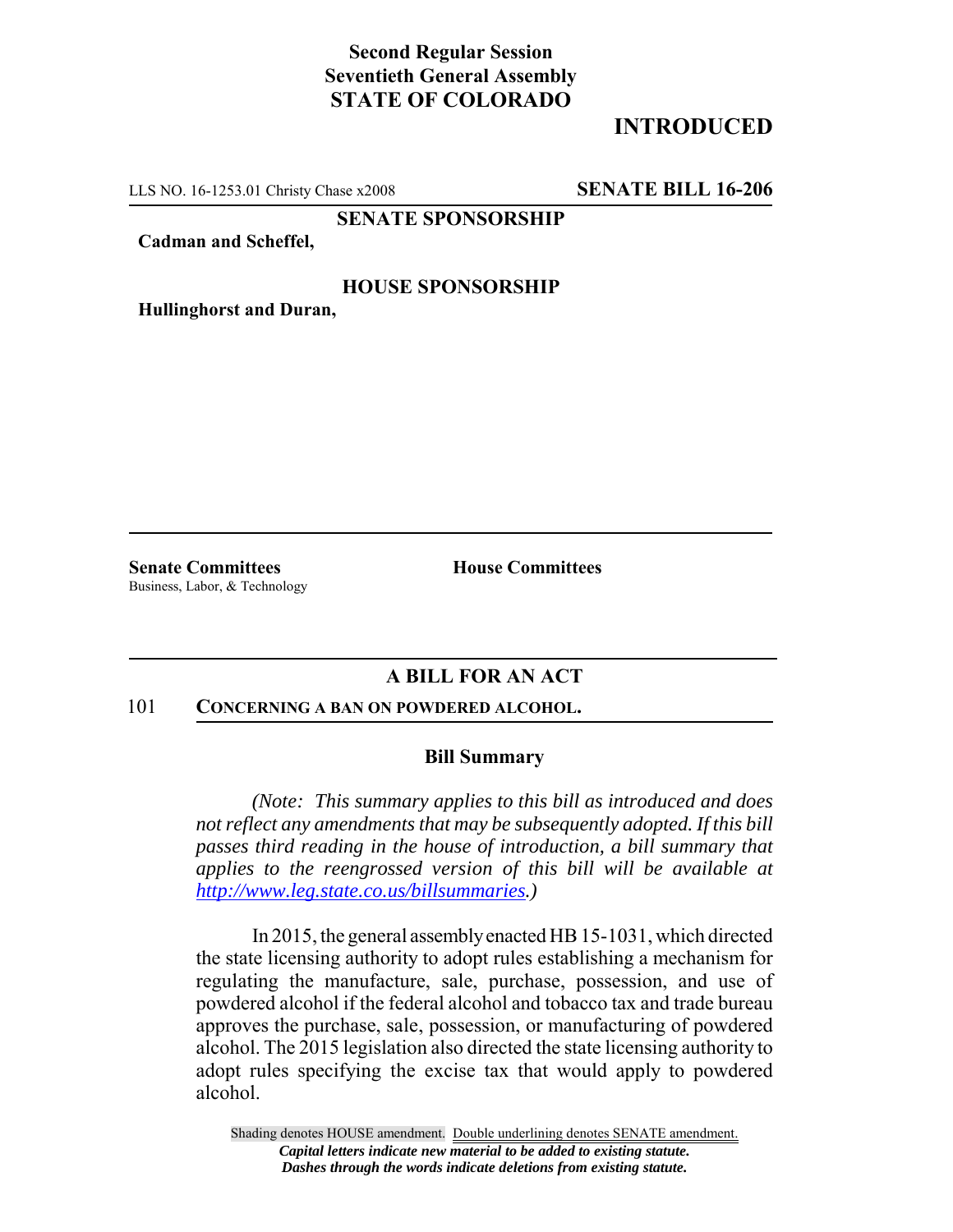The bill repeals the rule-making authority granted by HB 15-1031 and instead prohibits the use, possession, sale, purchase, transfer, or manufacture of powdered alcohol. The bill also specifies that a person who violates the prohibition commits a class 2 misdemeanor. Research hospitals, educational institutions, and pharmaceutical or biotechnology companies conducting bona fide research are excluded from the prohibition.

| $\mathbf{1}$   | Be it enacted by the General Assembly of the State of Colorado:      |
|----------------|----------------------------------------------------------------------|
| $\overline{2}$ | <b>SECTION 1.</b> In Colorado Revised Statutes, add 12-47-902.7 as   |
| $\overline{3}$ | follows:                                                             |
| $\overline{4}$ | 12-47-902.7. Powdered alcohol - unlawful acts - penalties -          |
| 5              | exceptions - definitions - repeal. $(1)$ As USED IN THIS SECTION:    |
| 6              | (a) "HOSPITAL" MEANS AN INSTITUTION HOLDING A LICENSE OR             |
| $\tau$         | CERTIFICATE OF COMPLIANCE AS A HOSPITAL ISSUED BY THE DEPARTMENT     |
| 8              | OF PUBLIC HEALTH AND ENVIRONMENT PURSUANT TO SECTION 25-1.5-103      |
| 9              | $(1)$ (a) (I) OR (1) (a) (II), C.R.S.                                |
| 10             | (b) "PRIVATE COLLEGE OR UNIVERSITY" HAS THE SAME MEANING             |
| 11             | AS SPECIFIED IN SECTION 23-2-102 (11), C.R.S.                        |
| 12             | (2) EXCEPT AS OTHERWISE PROVIDED IN SUBSECTION (4) OF THIS           |
| 13             | SECTION, A PERSON SHALL NOT USE, OFFER FOR USE, PURCHASE, OFFER TO   |
| 14             | PURCHASE, SELL, OFFER TO SELL, TRANSFER, OFFER TO TRANSFER, POSSESS, |
| 15             | OR MANUFACTURE POWDERED ALCOHOL.                                     |
| 16             | A PERSON WHO VIOLATES THIS SECTION IS SUBJECT TO<br>(3)              |
| 17             | PUNISHMENT IN ACCORDANCE WITH SECTION 12-47-903 (2).                 |
| 18             | (4) (a) THIS SECTION DOES NOT APPLY TO ANY OF THE FOLLOWING          |
| 19             | ENTITIES IF THE ENTITY COMPLIES WITH THE REQUIREMENTS OF             |
| 20             | PARAGRAPH (b) OF THIS SUBSECTION (4):                                |
| 21             | (I) A HOSPITAL THAT OPERATES PRIMARILY FOR THE PURPOSE OF            |
| 22             | CONDUCTING SCIENTIFIC RESEARCH;                                      |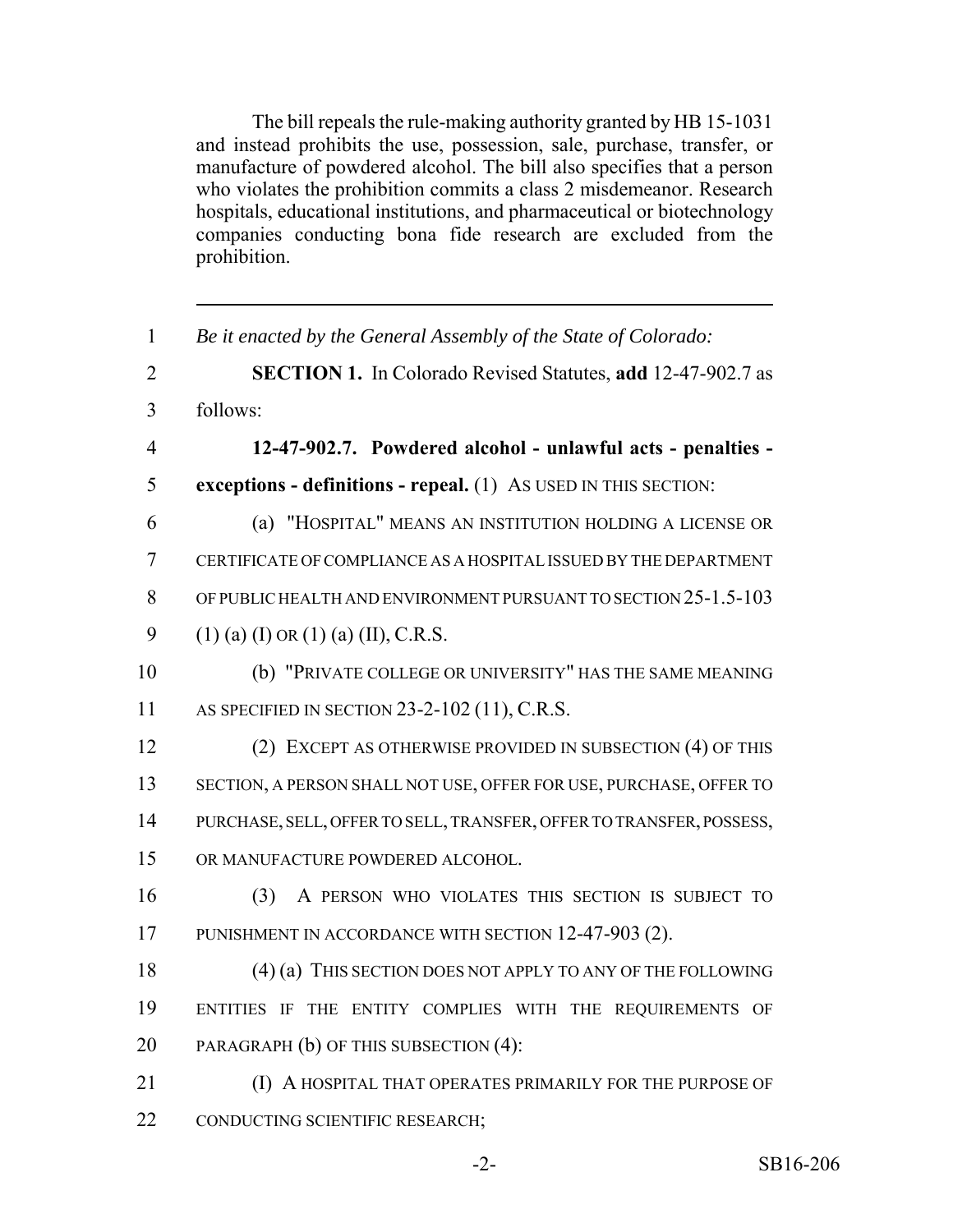(II) A STATE INSTITUTION CONDUCTING BONA FIDE RESEARCH;

 (III) A PRIVATE COLLEGE OR UNIVERSITY CONDUCTING BONA FIDE RESEARCH; OR

 (IV) A PHARMACEUTICAL COMPANY OR BIOTECHNOLOGY COMPANY CONDUCTING BONA FIDE RESEARCH.

 (b) (I) A HOSPITAL, STATE INSTITUTION, PRIVATE COLLEGE OR UNIVERSITY, PHARMACEUTICAL COMPANY, OR BIOTECHNOLOGY COMPANY THAT POSSESSES POWDERED ALCOHOL ON THE EFFECTIVE DATE OF THIS SECTION SHALL FILE WITH THE COLORADO DEPARTMENT OF PUBLIC HEALTH AND ENVIRONMENT OR ITS DESIGNEE A NOTICE OF POSSESSION OF POWDERED ALCOHOL BY SEPTEMBER 1, 2016.

 (II) A HOSPITAL, STATE INSTITUTION, PRIVATE COLLEGE OR UNIVERSITY, PHARMACEUTICAL COMPANY, OR BIOTECHNOLOGY COMPANY THAT INTENDS TO ACQUIRE POWDERED ALCOHOL ON OR AFTER THE EFFECTIVE DATE OF THIS SECTION SHALL FILE WITH THE COLORADO DEPARTMENT OF PUBLIC HEALTH AND ENVIRONMENT OR ITS DESIGNEE A 17 NOTICE OF ACQUISITION OF POWDERED ALCOHOL AT LEAST THIRTY DAYS 18 BEFORE ACQUIRING POWDERED ALCOHOL.

 **SECTION 2.** In Colorado Revised Statutes, 12-47-903, **amend** (2) as follows:

 **12-47-903. Violations - penalties.** (2) Any person violating any 22 of the provisions of section 12-47-901 (1) (a), (1) (f), (1) (g), (1) (i), (1) 23 (k), (1) (l), (5) (a) (I), or (5) (b), or section 12-47-902.5, OR 12-47-902.7 commits a class 2 misdemeanor and shall be punished as provided in section 18-1.3-501, C.R.S.

 **SECTION 3.** In Colorado Revised Statutes, 12-47-103, **amend** (36) as follows: